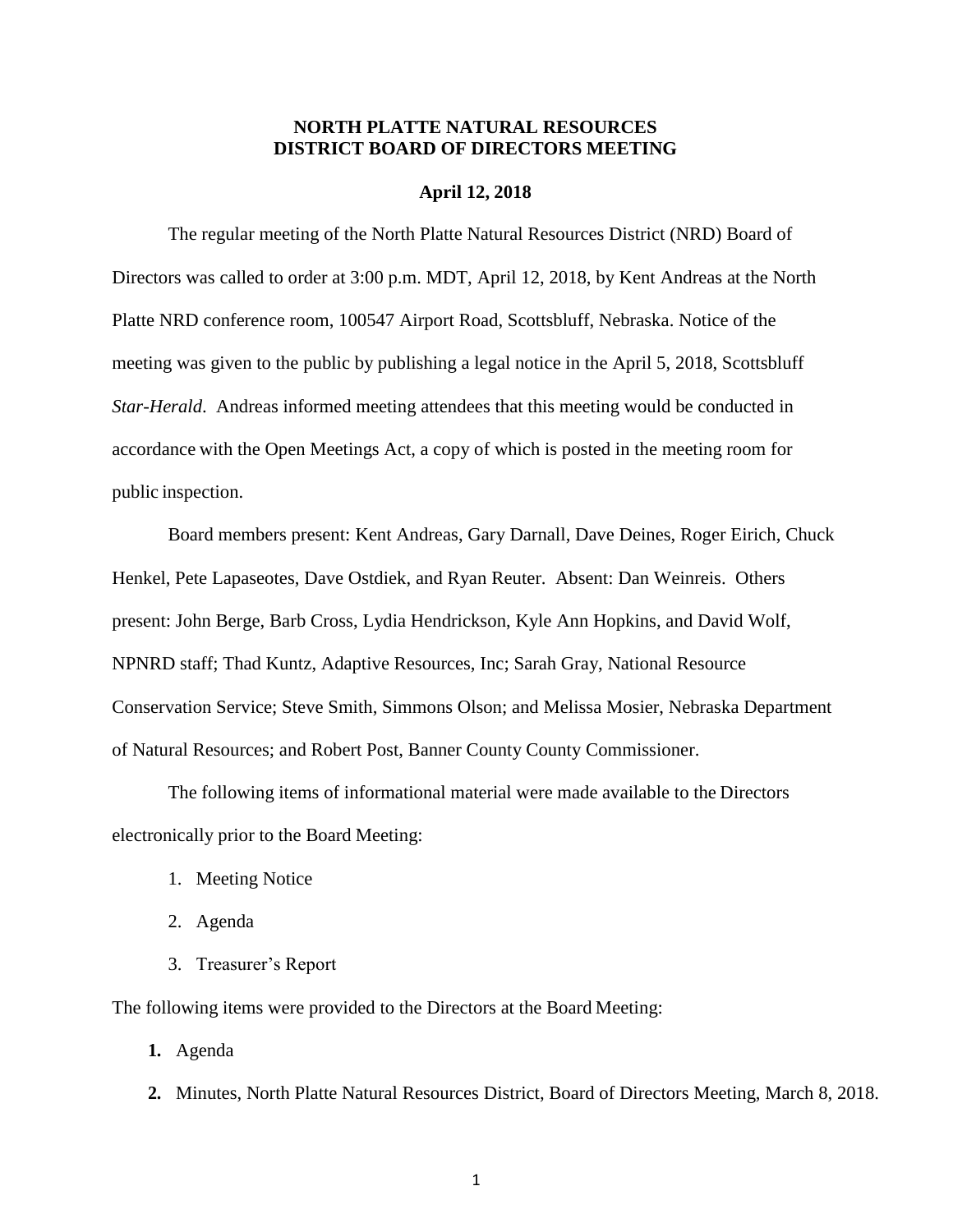- **3.** Treasurer's Report
- **4.** Manager's Report
- **5.** Proposed Fiscal Year 2019 Budget Schedule.
- **6.** Proposal from HDR Engineering Inc., for the 2<sup>nd</sup> Increment of the Integrated Management Plan Process.
- **7.** Proposal from Consensus Building Institute, for the 2<sup>nd</sup> Increment of the Integrated Management Plan Process.
- **8.** Proposal from Paul Reed Construction & Supply, Inc., for Construction of Infiltration Pits on the Schaneman Site on Enterprise, dated April 3, 2018.
- **9.** Irrigation Project with the North Platte Natural Resources District, and the University of Nebraska for Evaluation of Different Irrigation Technologies for Crop Production.
- **10.** Nebraska Forest Services Working White Paper Regarding Consideration of the Nebraska Forest Service Wood Utilization Component to Develop Projects and Programs to Illustrate the Economic Value and Income Opportunities Derived from Resources.
- **11.** Letter to Croell Redi-Mix, from the North Platte Natural Resources District, regarding Croell's New Site East of Scottsbluff, dated April 10, 2018.
- 12. PowerPoint Presentation on the 8<sup>th</sup> Annual World Water Forum, Brasilia-Brazil 2018.
- **13.** Report on Variance Request, dated April 3, 2018, regarding Surb's Farm Inc.
- **14.** Minutes, North Platte Natural Resources District Board of Directors, Special Meeting dated April 4, 2018.
- **15.** Construction Contract between the North Platte Natural Resources District, and Paul Reed Construction and Supply Inc., Regarding the Construction and Repair of the Yensen Drain of the Gering Valley Watershed (the Drain).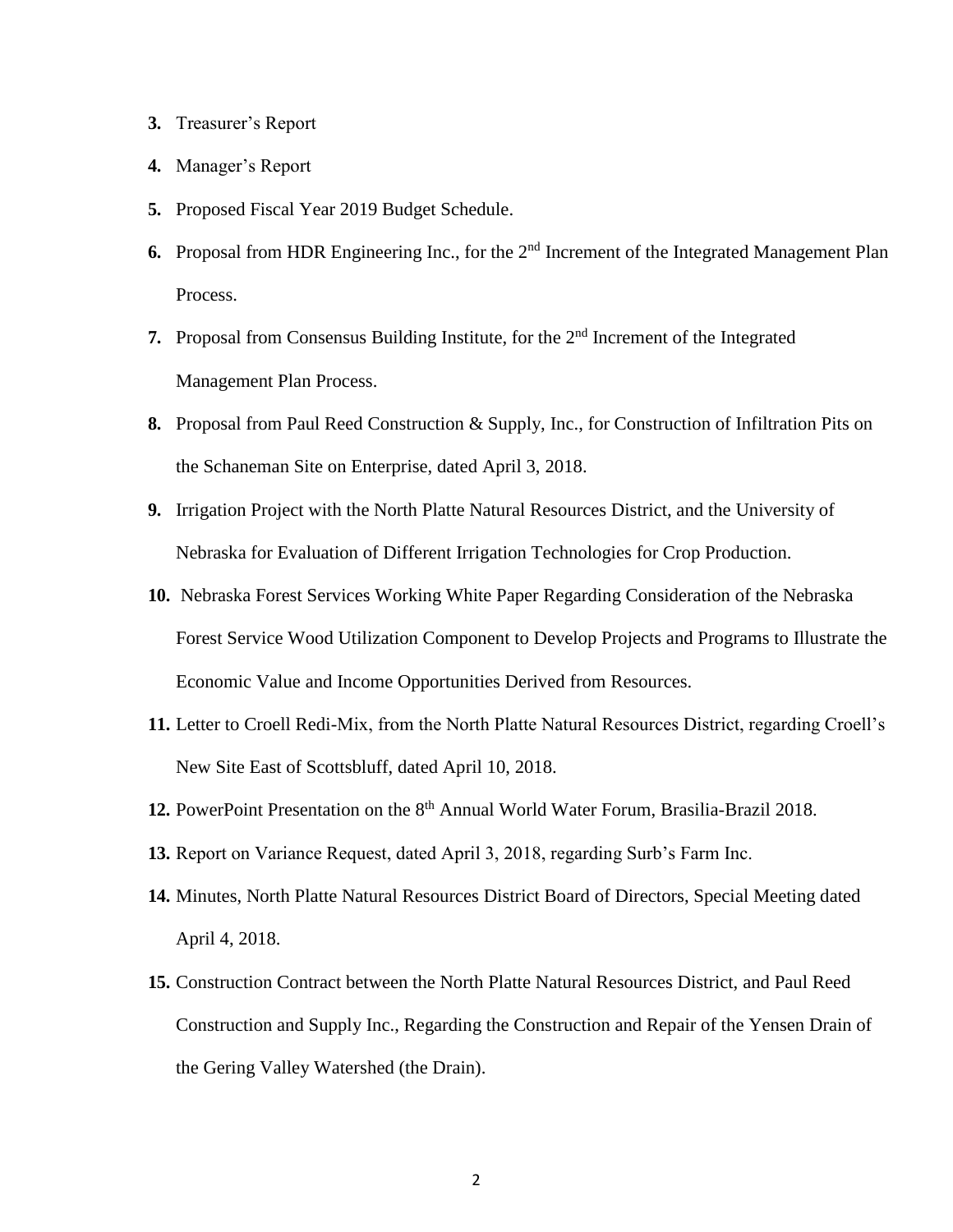- **16.** Update on the North Platte Natural Resources District's Telemetry Phase II Project for Mid-March.
- **17.** Map for the North Platte Natural Resources District's Telemetry Phase II Project.
- **18.** Chart of 2018 Lease Rates for Permanent and Temporary Retirements.
- **19.** North Platte Natural Resources District, Rules & Regulations for Implementing the Erosion and Sediment Control Act, Adopted by the Board of Directors.
- **20.** EPIC Allocation Buy-Down Program Payments Rates.
- **21.** Minutes, North Platte Natural Resources District, Water Resources Committee, March 29, 2018.
- **22.** Proposal for Attorney Work Product: DRAFT Pumpkin Creek Subarea and Fully Appropriated Area Allocations Analysis, from Thad Kuntz, P.G., and Heath Kuntz with Adaptive Resources Inc., dated April 6, 2018.
- **23.** DRAFT of Proposed Motion for District Staff to Initiate the Required Procedures to Allow the Board to Consider Adopting the Following Modifications and Amendments to the North Platte Natural Resources District Rules & Regulations.
- **24.** Proposal from the University of Nebraska-Lincoln to Build a Subsurface Drip Irrigation System at the Panhandle Research & Extension Center (PHREC).
- **25.** Consideration of Donation to the University of Nebraska-Lincoln's Sub-Surface Drip Project.
- **26.** Letter from the North Platte Natural Resources District, to Mr. Fassett, Director of Nebraska Department of Natural Resources, regarding an Offering of Full Support of the Board of Directors, for the First Increment Extension of the Platte River Recovery Implementation Program (PRRIP).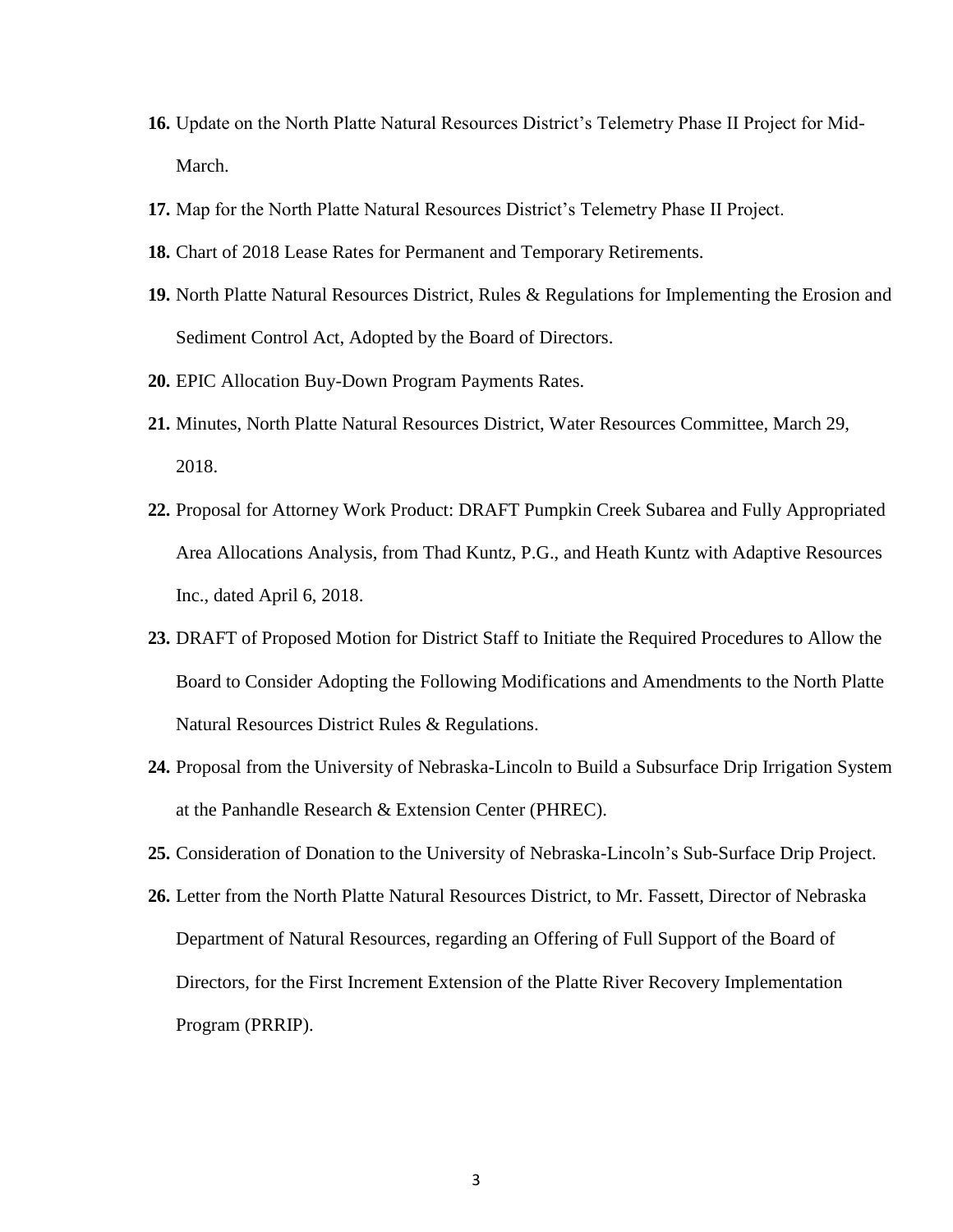**27.** Proposal for the McMag 3000, Battery Powered Electromagnetic Flow Meter, for Agriculture and Irrigation Applications.

# **3. Approval of Minutes of Previous Meeting**

The Board reviewed the minutes of the March 8, 2018, regular Board meeting. Moved by

Eirich, seconded by Deines, to approve the minutes of the March 8, 2018, regular Board meeting.

# Motion passed.

Ayes: Andreas, Darnall, Eirich, Henkel, Lapaseotes, Ostdiek, Reuter

Nay: None

Abstain: Deines

Absent: Weinreis

#### **4. Treasurer's Report and Accounts Payable**

Dave Ostdiek reviewed the Treasurer's report with the Board. Moved by Darnall seconded

# by Eirich, to accept the Treasurer's report and pay the bills as listed. Motion passed.

Ayes: Andreas, Darnall, Deines, Eirich, Henkel, Ostdiek, Reuter

Nay: None

Abstain: Lapaseotes

Absent: Weinreis

# **5. Comments from the Public**

Robert Post, County Commissioner from Banner County, challenged the board to operate according to the mission statement of the District. He told the Directors that the county commissioners get most of the complaints about property taxes, and he would hope they would be conservative when it comes to taxes. He also wondered why producers on the western edge of Pumpkin Creek do not get the same treatment when it comes to eligibility for water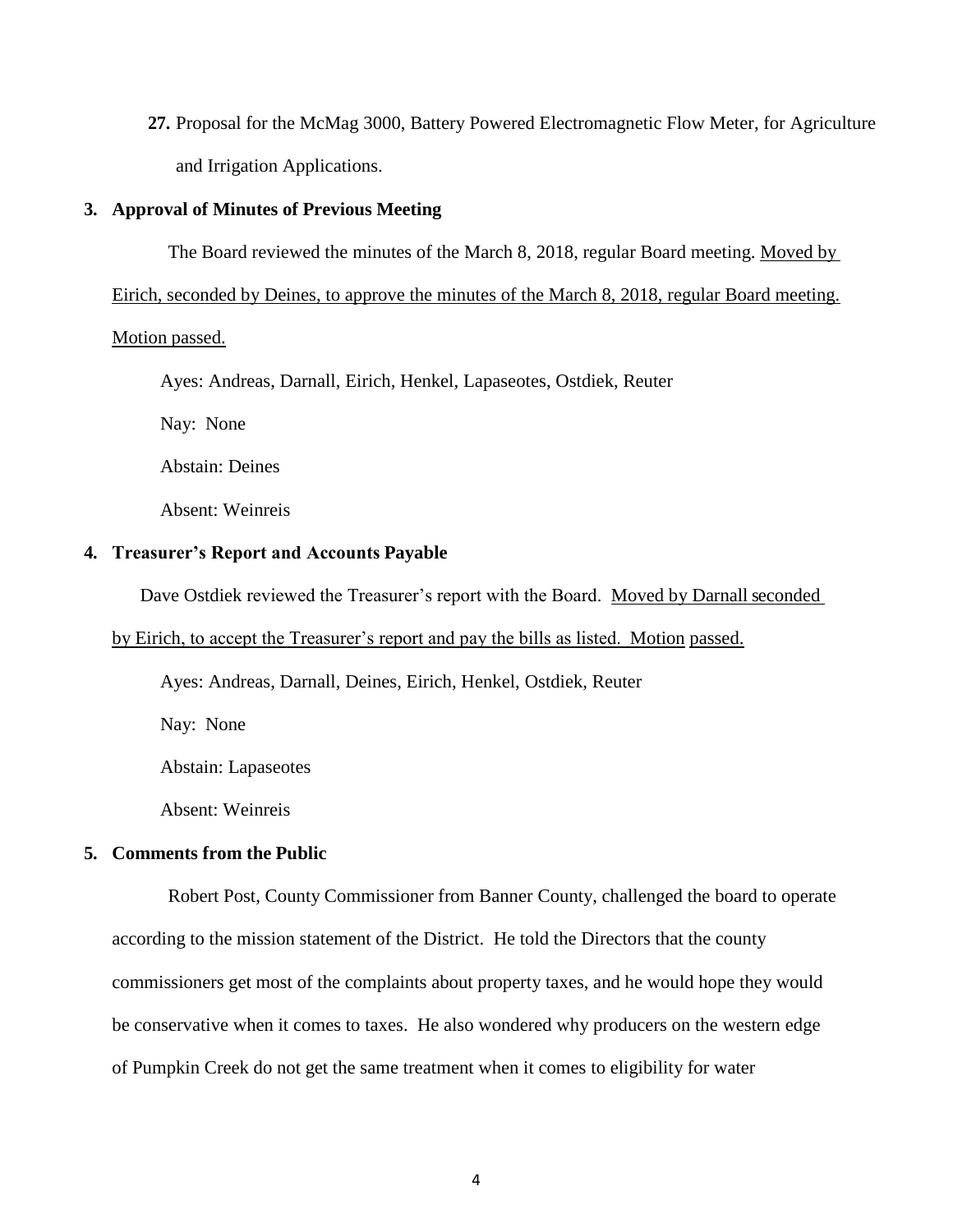management programs as the eastern producers receive.

## **6. Manager's Report**

Berge provided the Board with a timeline for the FY Budget progress, and the timeline is included with their Board packets. Department requests are due by April  $30<sup>th</sup>$ . The District is due \$513K in reimbursements from the Platte Basin Coalition for agreements that had been entered into and paid on for the past few years. This reimbursement should be deposited in the NRD's accounts within a matter of days. The District has also received a cost estimate for work related to recharge pits on the Enterprise project. That estimate is included in the board packet. For obvious reasons, staff is looking at changing the scope of the project to meet our budgetary needs, and they will also look at alternative construction agencies to meet expense projections.

Berge reported that he has sent a letter to the regional manager of Croell in reference to the NRD's desire to put a monitoring well on their property and to gain a better understanding of their operations plan, so the District might properly certify their uses and ensure that any offsets required will be met. Berge had met with representative is Croell after the letter was sent, and they provided the requested understanding of the operations and agree to hosting a monitoring well. Berge attended the North Platte Decree Meeting on April 11<sup>th</sup>, and the PAWS project, a regional municipal water supply project, was presented. The rest of the managers report was submitted in the Board packet.

# **7. Report from the World Water Forum**

Berge reported on how well the World Water Forum went, some of the farms he was able to visit, and the meetings he held. People from all over the world are interested in how NRD's utilize local management to protect and manage our natural resources. It was a great experience.

5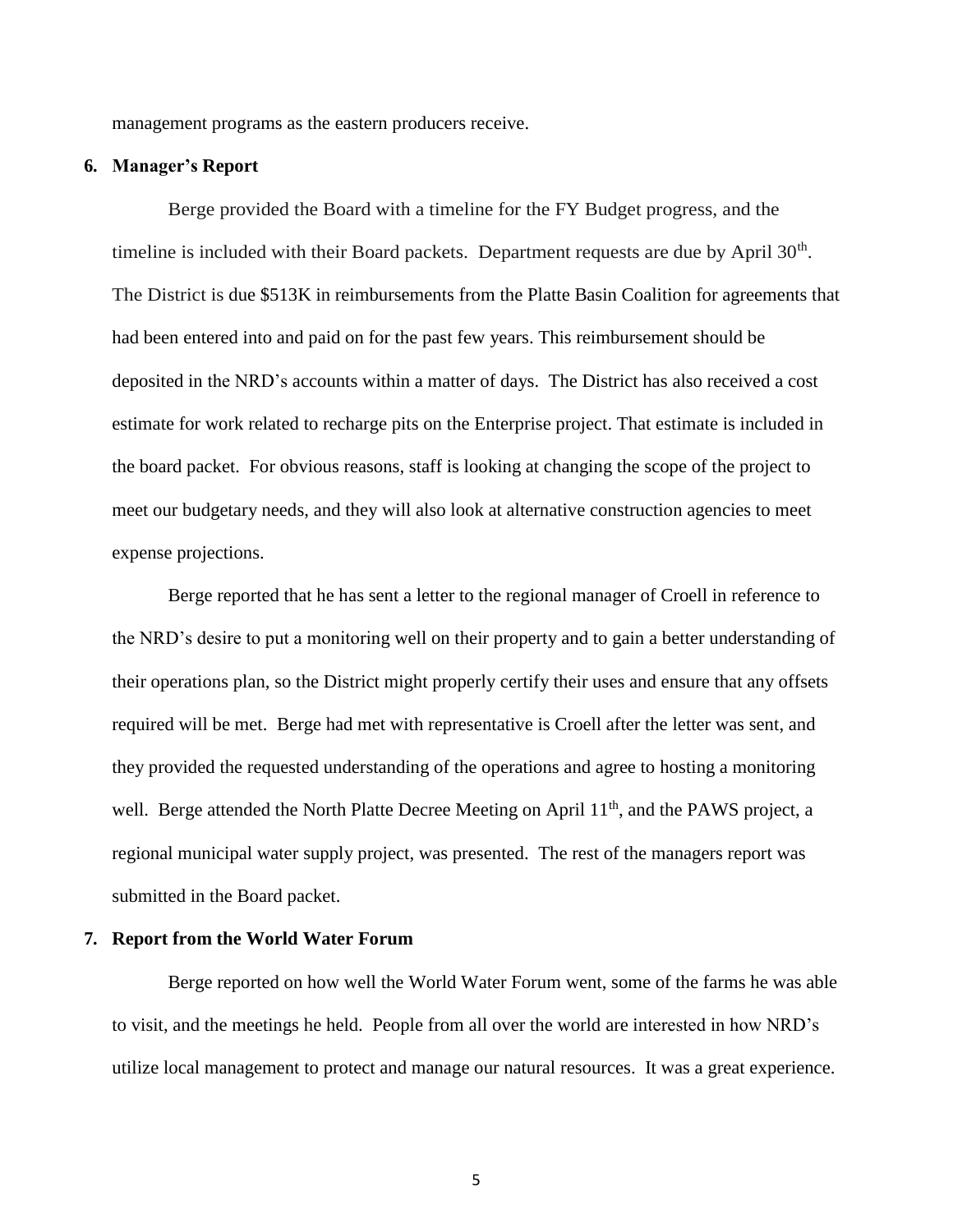Berge's expenses were paid entirely by the University of Nebraska Daugherty Water for Food Global Institute.

# **8. Report on Variance Request.**

Berge reported that after consultation from the NPNRD staff and ARI, the variance request from Surb's Farms Inc. is not needed. It was determined that there would be no harm to ground water, surface water systems, or any third-party water user. No Board action is needed.

## **9. Report on Emergency Board Meeting**

# **a. Approval of the Bid Received from Paul Reed Construction and Approval of Contract to Complete the Repairs**

Berge went over the details of the bid that was approved at the Emergency Board meeting on April 3, 2018. The \$720,000 grant and award agreement was signed by the NRD with NRCS. This award will cover all costs associated with the general repair of the Yensen Drain from Rubidoux Rd, south to Cedar Canyon Rd. The bid from Paul Reed Construction for the project was \$672,389.10. The award from NRCS will cover the bid amount and includes a \$10,000 administrative cost reimbursement plus \$35,000 for contingencies that may be associated with the bid estimate.

#### **10. Telemetry Update**

Berge reported on phase two of the telemetry project. About 300 units have been installed in this phase, with the rest be installed by the end of April. Phase two should bring the total up to 768 units. The app web interface has been completed and is working well. It should be ready to be downloaded by producers in the next couple of weeks. Travis Preston will be presenting it at the Mid-America GIS Consortium in Omaha at the end of April.

# **11. Report from District Operations Committee**

6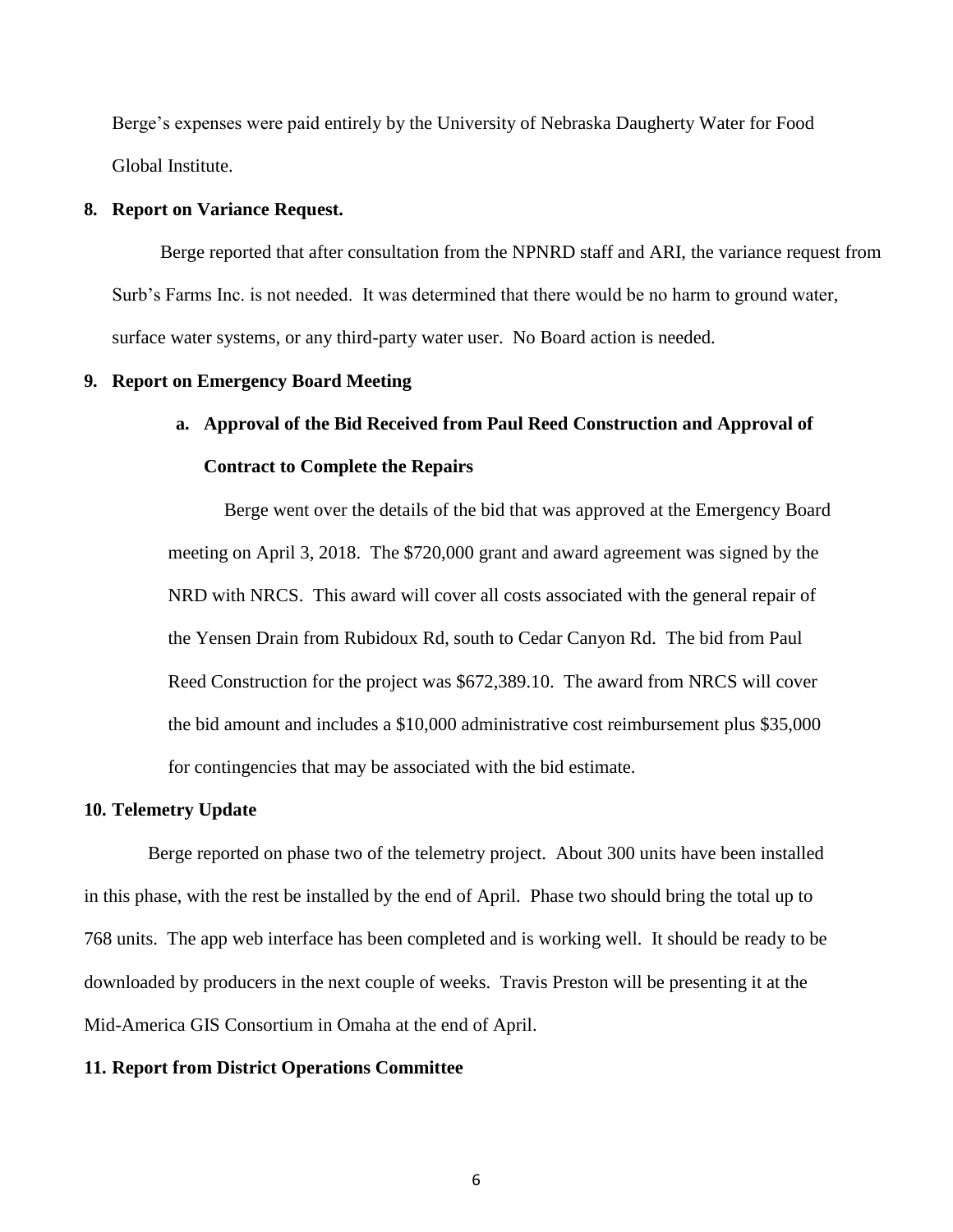### **a. Consideration of Lease Rate Recommendations**

Berge reported it is time to evaluate the District's lease rates for permanent and temporary leases. He explained the District is starting to move away from retirements and leasing of water due to the high costs and availability of land that will meet the URF zone requirements. The District would like to move towards improving on-farm efficiency through technology and cost-share. He also reminded the Board that a small number of contracts will be finished soon. The committee recommended unanimously to approve the lease rates for groundwater, surface water and comingled water as presented. Moved by Lapaseotes, seconded by Henkel, to approve the lease rates for groundwater, surface water and comingled water as presented. Motion passed.

Ayes: Andreas, Darnall, Deines, Eirich, Henkel, Lapaseotes, Ostdiek, Reuter

Nay: None

Abstain: None

Absent: Weinreis

The committee also unanimously recommended to the full board to suspend permanent ground water retirements. Moved by Darnall, seconded by Henkel, to approve the District suspending the permanent groundwater retirement program, July 1, 2018, indefinitely. Motion passed.

Ayes: Andreas, Darnall, Deines, Eirich, Henkel, Lapaseotes, Ostdiek, Reuter Nay: None Abstain: None

Absent: Weinreis

# **b. Consideration of Erosion and Sediment Control Rules**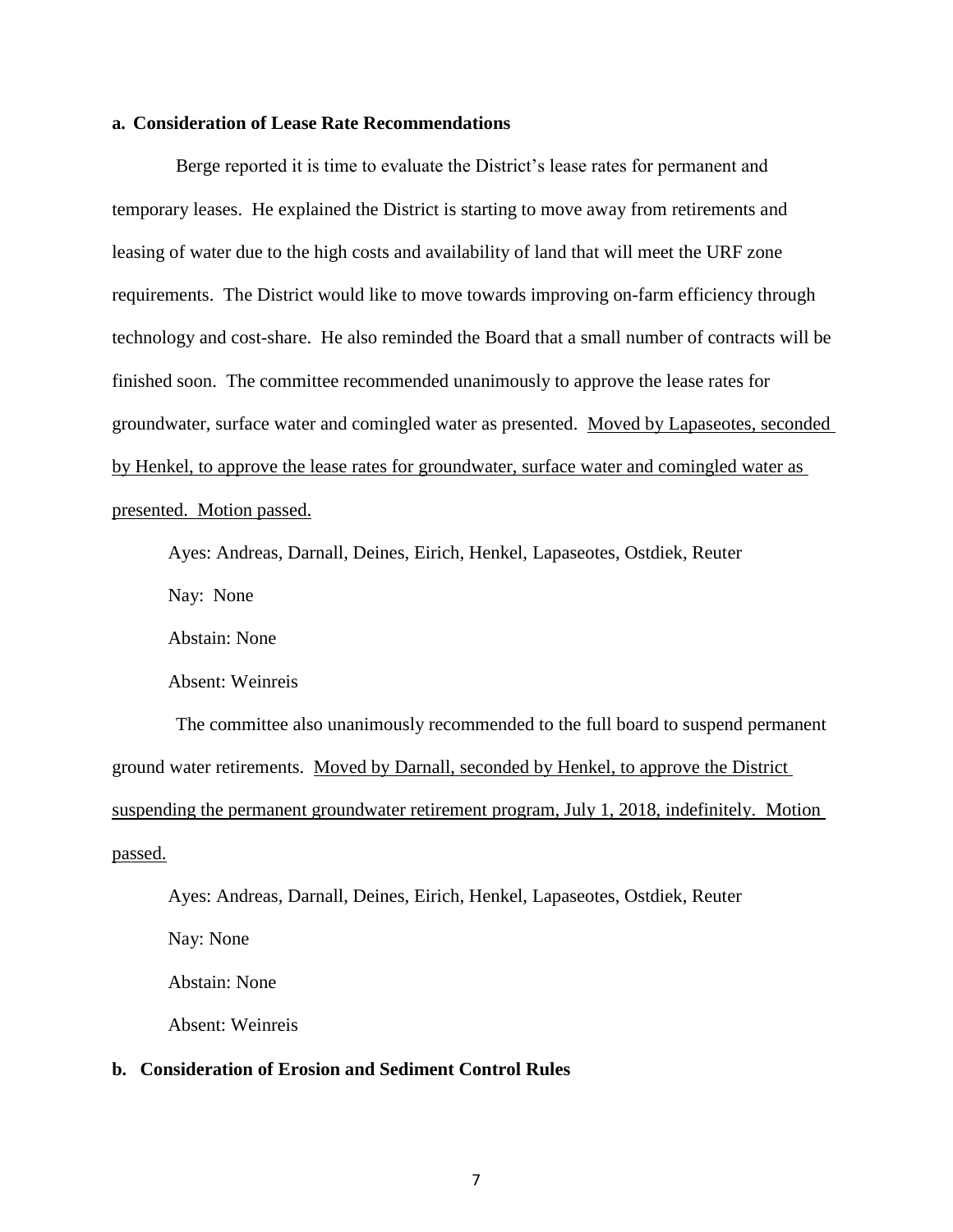Berge reported that since the State of Nebraska has changed the Erosion and Sediment Control Act, the District needs to amend its rules to conform to state rules. Berge has asked the committee to review the edits offered in their packet, and they unanimously recommended to the full board to approve the proposed changes to the Erosion and Sediment Control Rules. Moved by Henkel, seconded by Reuter, to recommend to the full Board the proposed changes the

District's Rules and Regulations for Implementing the Erosion and Sediment Control Act.

# Motion passed.

Ayes: Andreas, Darnall, Deines, Eirich, Henkel, Lapaseotes, Ostdiek, Reuter Nay: None Abstain: None

Absent: Weinreis

# **c. Consideration of Rates for EPIC Allocation Buy-Down**

Berge asked the committee to review the EPIC Allocation Buy-Down program's payment calendar. Currently, the highest amount the District can pay per acre inch is \$20. The committee recommended to change the calendar to the following: 90 percent to 100 percent, \$20 an acreinch; 80 percent to 89 percent, \$15 per acre-inch; 70 percent to 79 percent, \$10 an acre-inch; and 60 percent to 69 percent, \$5 an acre-inch. Berge reminded the Board that EPIC is going to be a bigger portion of the district efforts, while decreasing the amount of retirements and leases being sought after. After some discussion, the board altered the recommended schedule to say 69 percent to zero percent, \$5 an acre-inch. Moved by Eirich, seconded by Ostdiek to approval the following payment structure for the EPIC Allocation Buy-Down Program 100 percent to 90 percent, \$20 an acre-inch; 89 percent to 80 percent, \$15 an acre-inch; 79 percent to 70 percent, \$10 an acre-inch; and 69 percent and below, \$5 an acre-inch. Motion passed.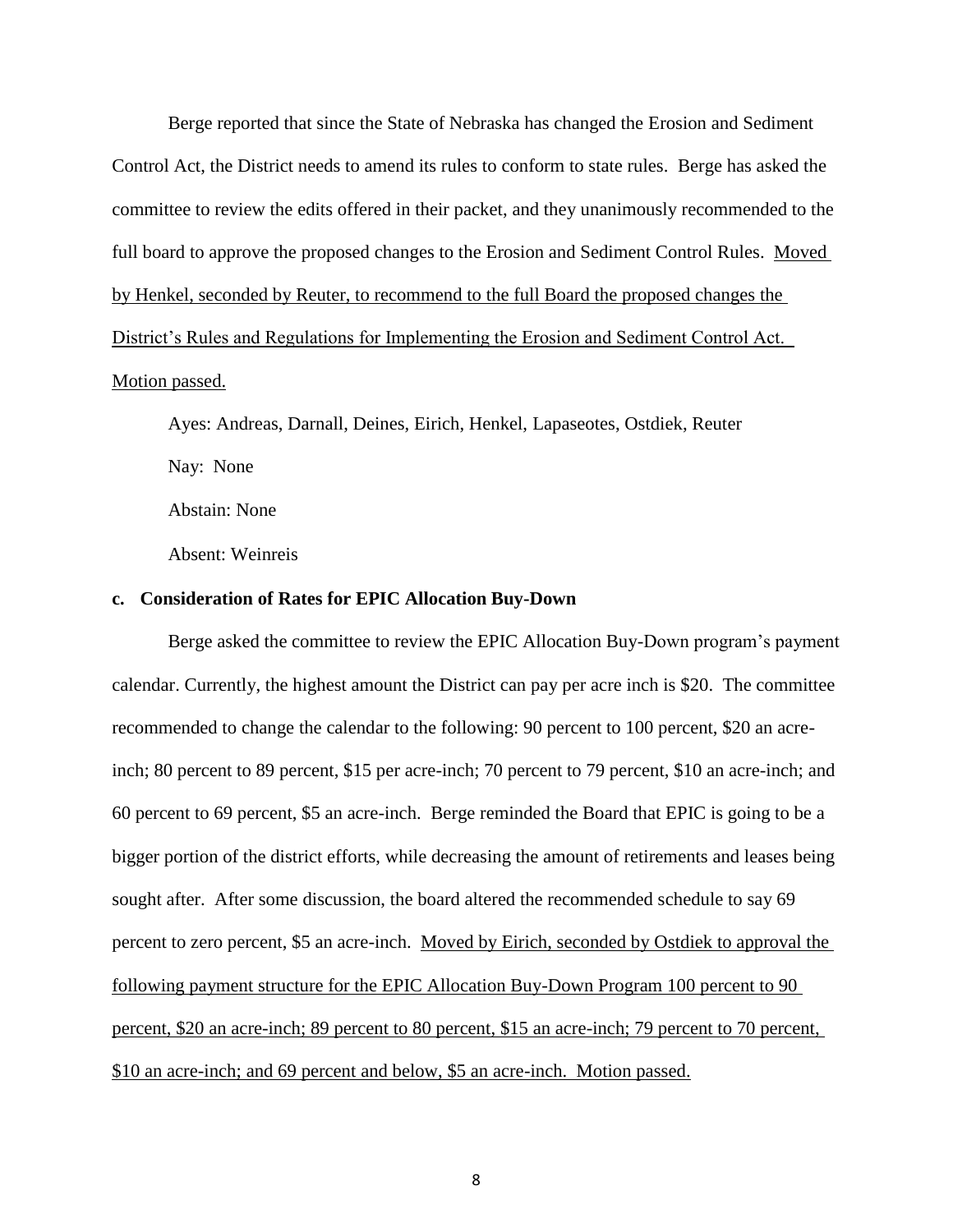Ayes: Andreas, Darnall, Deines, Eirich, Henkel, Lapaseotes, Ostdiek, Reuter Nay: None Abstain: None Absent: Weinreis

#### **12. Report form Water Resources Committee**

**a. Consideration to Direct Management and Staff of the District to Initiate the Required Procedures to Allow the Board to Consider Adopting the Following Modifications and Amendments to the NPNRD Rules and Regulations.**

The committee discussed the staff recommendations to unify many of the rules and regulations through out the District. The committee unanimously recommended to the full board to initiate the following modifications and amendments to the NPNRD Rules and Regulations. After some discussion by the full board, they decided to have ARI and staff begin the process to amend the NPNRD rules and regulations to match the committee recommendations. Moved by Lapaseotes, seconded by Darnall, to approve the District staff to initiate the required procedures to allow the Board to consider adopting the following modifications and amendments to the NPNRD Rules and Regulation. Motion passed:

- 1. To obtain an analysis of these proposed changes from Adaptive Resources, Inc. (ARI).
- 2. To consult and coordinate with the Nebraska Department of Natural Resources regarding these modifications and amendments.
- 3. Repeal Chapter 7 "Allocation of Ground Water for the Pumpkin Creek Basin Ground Water Management Subarea".
- 4. To amend Chapter 6 of the NPNRD Rules and Regulations to include the Pumpkin Creek Basin Ground Water Management Subarea and the fully appropriated area of the District to achieve uniformity and equity among all ground water users in the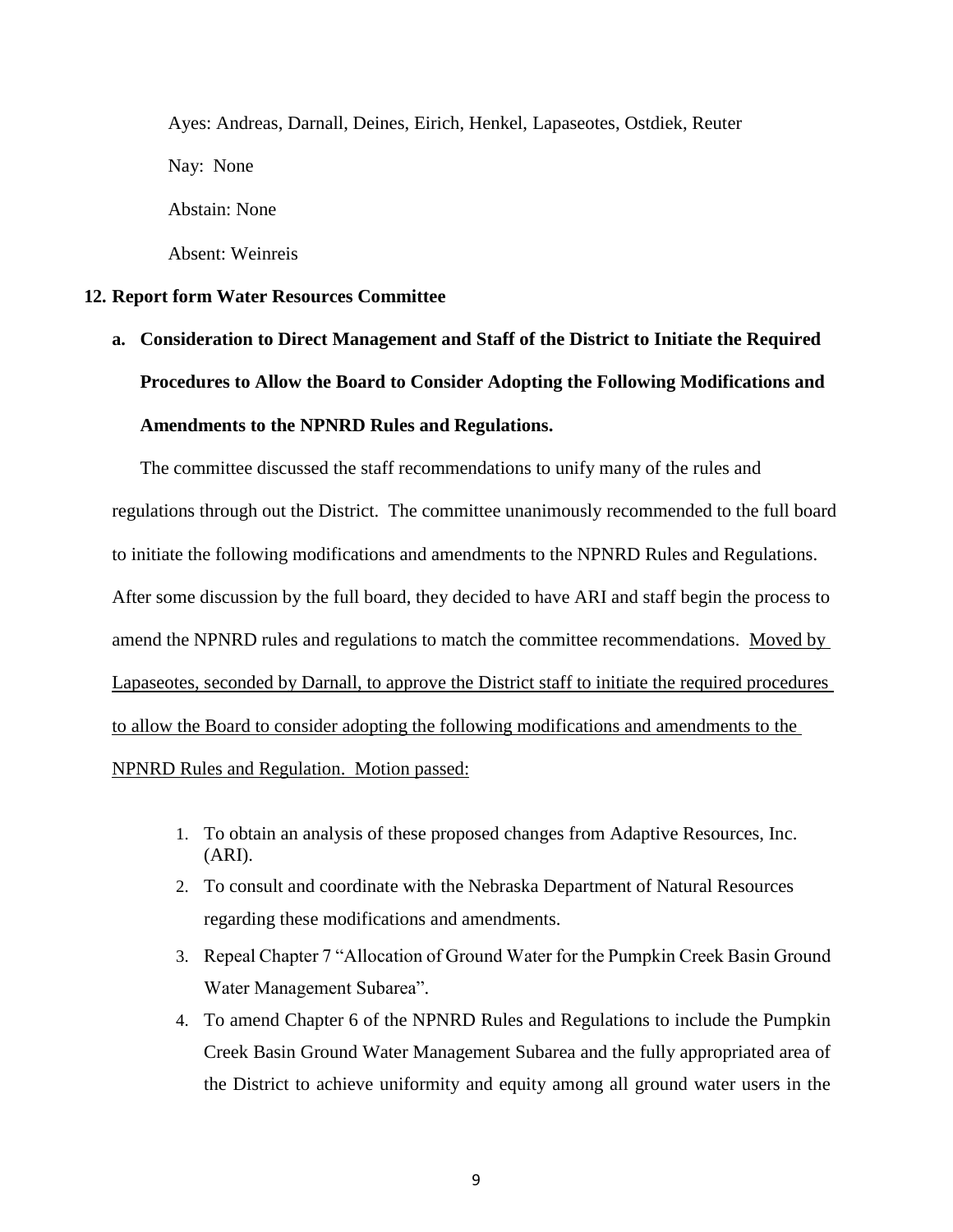District.

- 5. To modify the ground water controls for certified irrigated acres to conform to NPNRD Rules and Regulations Chapter 6 for the entire District area, including the fully appropriated portion of the District and the Pumpkin Creek Basin Ground Water Management Subarea. The ground water allocation for each certified irrigated acre shall be seventy (70) acre-inches per certified irrigated acre per allocation period. The allocation period shall consist of five (5) consecutive water years beginning in Water Year 2015. The base allocation for each certified irrigated acre is fourteen (14) acreinches per certified irrigated acre per water year. The amount of the allocation allowed to be carried over (carryforward) into the next allocation period shall not exceed the base allocation of fourteen (14) inches per certified irrigated acre.
- 6. Target effective dates for the amendments and modifications to the Rules and Regulations for the Pumpkin Creek Basin Ground Water Management Subarea to be January 1, 2019, and for the fully appropriated portion of the District to be January 1, 2020.

Ayes: Andreas, Darnall, Deines, Eirich, Henkel, Lapaseotes, Ostdiek, Reuter

Nay: None

Abstain: None

Absent: Weinreis

# **13. Consideration of Committee Member Alternates**

Due the difficulty of getting a quorum for committees, staff has recommended that the NPNRD Board of Director Chairman act as an alternative and have the ability to vote. If a quorum can be achieved without the need for the chairman to step in, they will assume their original role as Ex officio and not have the ability to vote. Moved by Henkel, seconded by Deines, to approve the Chairman of the NPNRD Board of Directors as an alternate for the three NPNRD committees and have the ability to vote on committee action, if a quorum cannot be obtained with their regular members.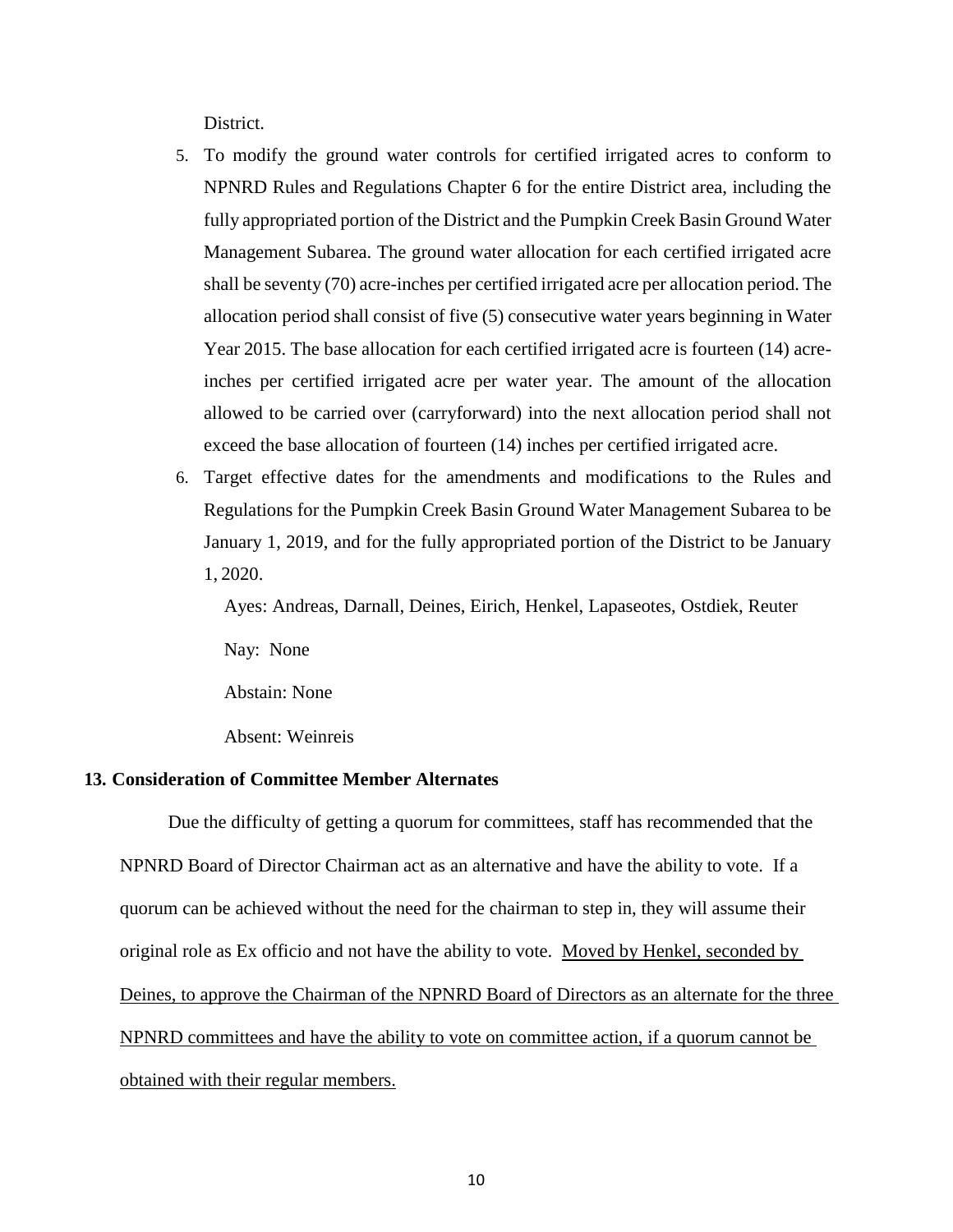Ayes: Andreas, Darnall, Deines, Eirich, Henkel, Lapaseotes, Ostdiek, Reuter Nay: None

Abstain: None

Absent: Weinreis

# **14. Consideration of Tabled Motion Regarding Donation to UNL Sub-Surface Drip Project**

Last month, the board decided to table the donation request for UNL's sub-surface drip project due to Berge's absence, so they could get more information on the proposal. Berge updated the board on what the project is and how much was requested. The project would research the effectiveness of sub-surface drip irrigation systems with various crops that are grown in our District. Currently, there are very little scientific plots where sub-surface drip irrigation is being studied in the western portion of the state. Moved by Deines, seconded by Henkel, to make a one-time donation of \$2000 to the UNL Sub-Surface Drip Project. Motion passed.

Ayes: Andreas, Darnall, Deines, Eirich, Henkel, Lapaseotes, Ostdiek, Reuter Nay: None

Abstain: None

Absent: Weinreis

# **15. Consideration of Board Letter supporting the Platte River Recovery Implementation Program (PRRIP)Extension**

The Platte River Recovery Implementation Program is coming to an end next year, and the states of Nebraska, Colorado, and Wyoming are asking the U.S. Congress to extend the program for another thirteen years. Other stakeholders, including some of the NRDs in the Platte River, have written letters supporting the extension. The North Platte NRD has been asked to also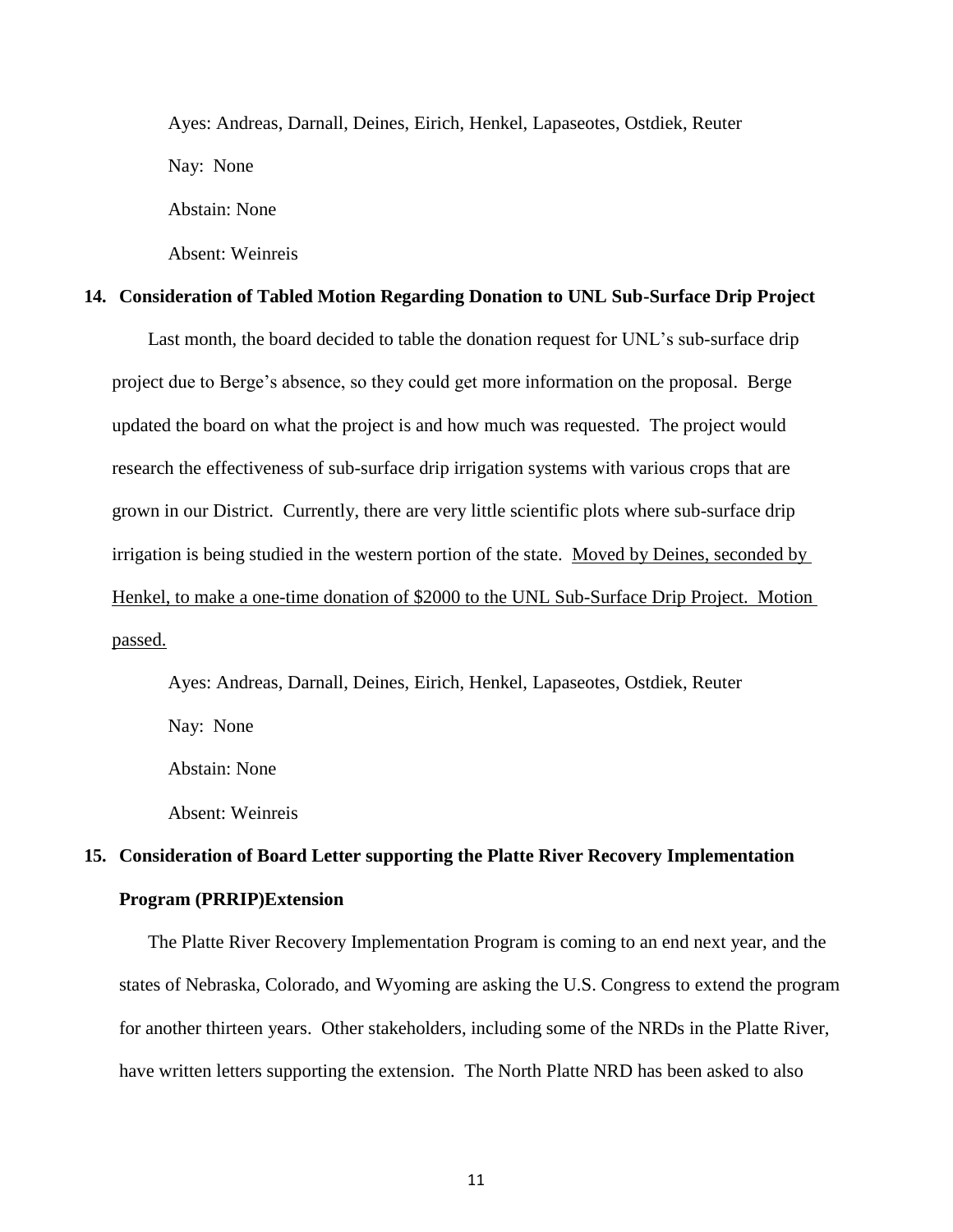send a letter of support. Moved by Eirich, seconded by Ostdiek, to approve a letter in support for an extension of the Platte River Recovery Implementation Program. Motion passed. Ayes: Andreas, Darnall, Deines, Eirich, Henkel, Lapaseotes, Ostdiek, Reuter Nay: None

Abstain: None

Absent: Weinreis

# **16. Consideration of McCrometer McMag Electriomagnetic Date-Logging Flow Meter Pilot Project**

Berge reported McCrometer has requested to have a new McMag Electriomagnetic flow meter piloted in our District. It will not be placed on the flow meter approved list until the results of the pilot are reviewed and approved by the Board. The meter is not a mechanical meter, but it is a sonic and has the ability to record data. Moved by Lapaseotes, seconded by Eirich, to approve a pilot program for the McCrometer McMag Electronicmagnetic Data-Logging Flow Meter. Motion passed.

Ayes: Andreas, Darnall, Deines, Eirich, Henkel, Lapaseotes, Ostdiek, Reuter

Nay: None

Abstain: None

Absent: Weinreis

#### **17. Adjourn**

Moved by Reuter, seconded by Henkel, to adjourn at 4:45 p.m., MDT. Motion passed. Ayes: Andreas, Darnall, Deines, Eirich, Henkel, Lapaseotes, Ostdiek, Reuter Nay: None Abstain: None